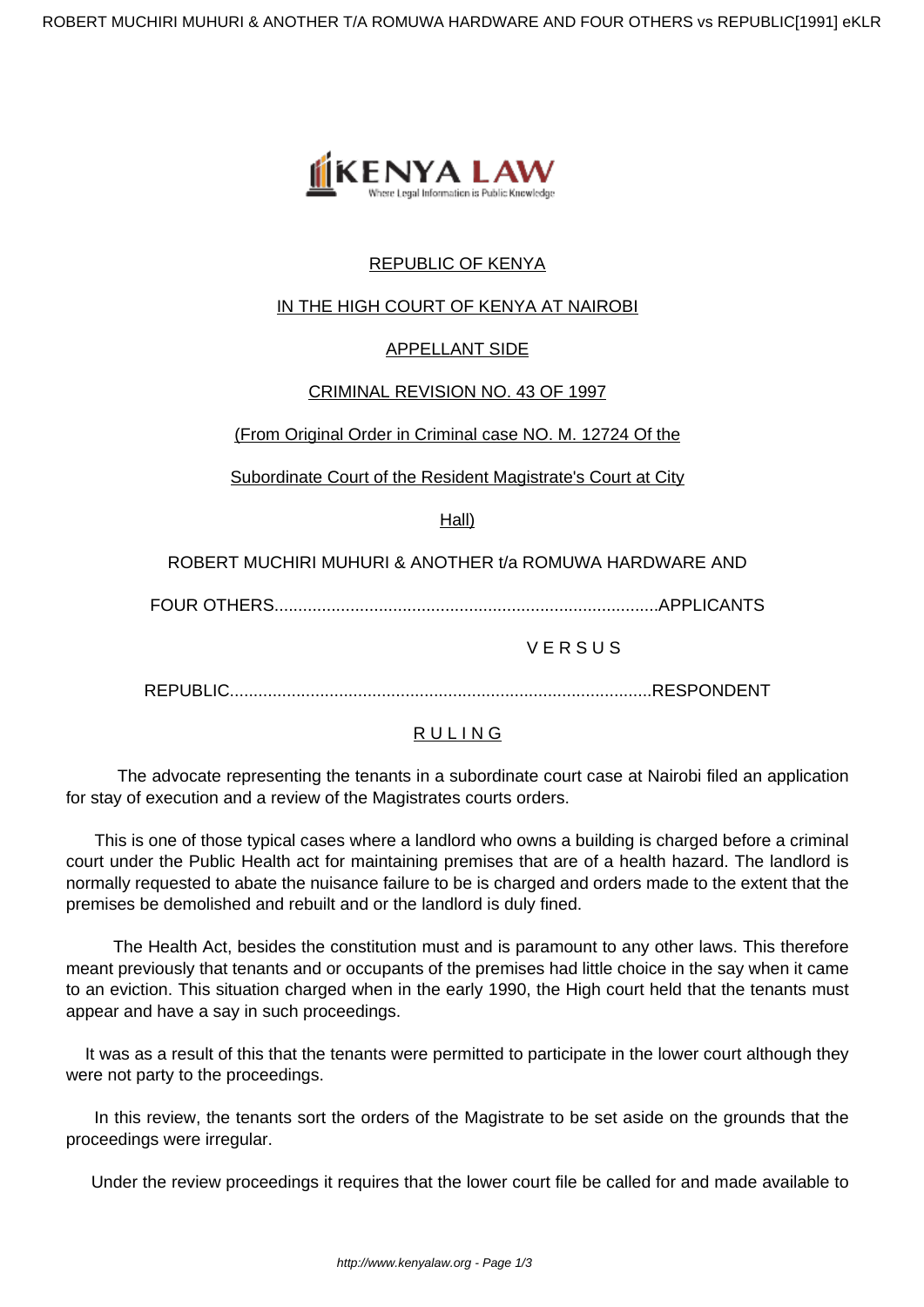the High Court to determine whether the proceedings were irregular or not. The orders of the High Court was made on 24.2.98, 27.2.98 13.3.98 and all the instances and up to date the lower court file could not be traced. The case was set down for hearing with the being:

M/S: Nganga advocate for the tenants

M/: Muchemi advocate for the landlord

Miss Kariuki for the Nairobi City Counsel

 I made a ruling that section 365 of the Criminal Procedure code do apply. I perused the court file under the requirements of the revision section and noted that apart from typed proceedings annexed to affidavits the records of the lower courts was in complete. There was missing the written submission of the advocates for the tenant and the landlord. The Attorney General and or the City Council's advocate appear not to have participated save in the aspect of prosecution.

I wish to give a brief background from the records that are before me.

On the 13th January, 1997 the landlord appeared before the Resident Magistrate and stated to a charge(which was not within the court records) he had not complied(with the requirement) as there are tenants.

The tenants came on record through their advocate on the 22.1.97. On the 30.1.97 a site visit was made. On 11.2.97 a site visit was made. On 11.2.97 evidence was given by the Public Health Officer. He found the premises in a delapulated state, gave 21 notice to the landlord to demolish the building when the landlord had not complied he had the landlord charged in court.

Two tenants gave evidence on behalf of other tenants. They stated the premises was in good conditions. Submissions were to be given as I said earlier there was no records of this. The next thing he proceedings speak of is that the tenants had been given 30 days time prior to 29.9.97 to make good the premises but failed to rectify 10 conditions given. Only three conditions were attempted. He that's were summoned to explain why the repairs to the building had not been done. The public health officer stated he found the situation as it was on the 25.9.97. Little effort by the tenants had been made. The advocate for the tenants admitted that they had not fully complied.

 The orders of the court is that 14 days was given to the tenants to vacate. The landlord does his repairs and the tenants he reinstated.

It was then that the orders of the court was brought to this court by the tenants to be revised. I believe this was the only avenue for the threats as they have no right of appeal in that they were not party to the suit. The best they could do was to ask for a revision.

 When the matters came to the High Court. Patel Judge granted orders of stay. He proceeded to once again give the tenants time to carry out repairs.

 A letter dated the 26.1.97 by way of a report is said to have satisfied the court that repairs were complete. A hearing was then to be heard.